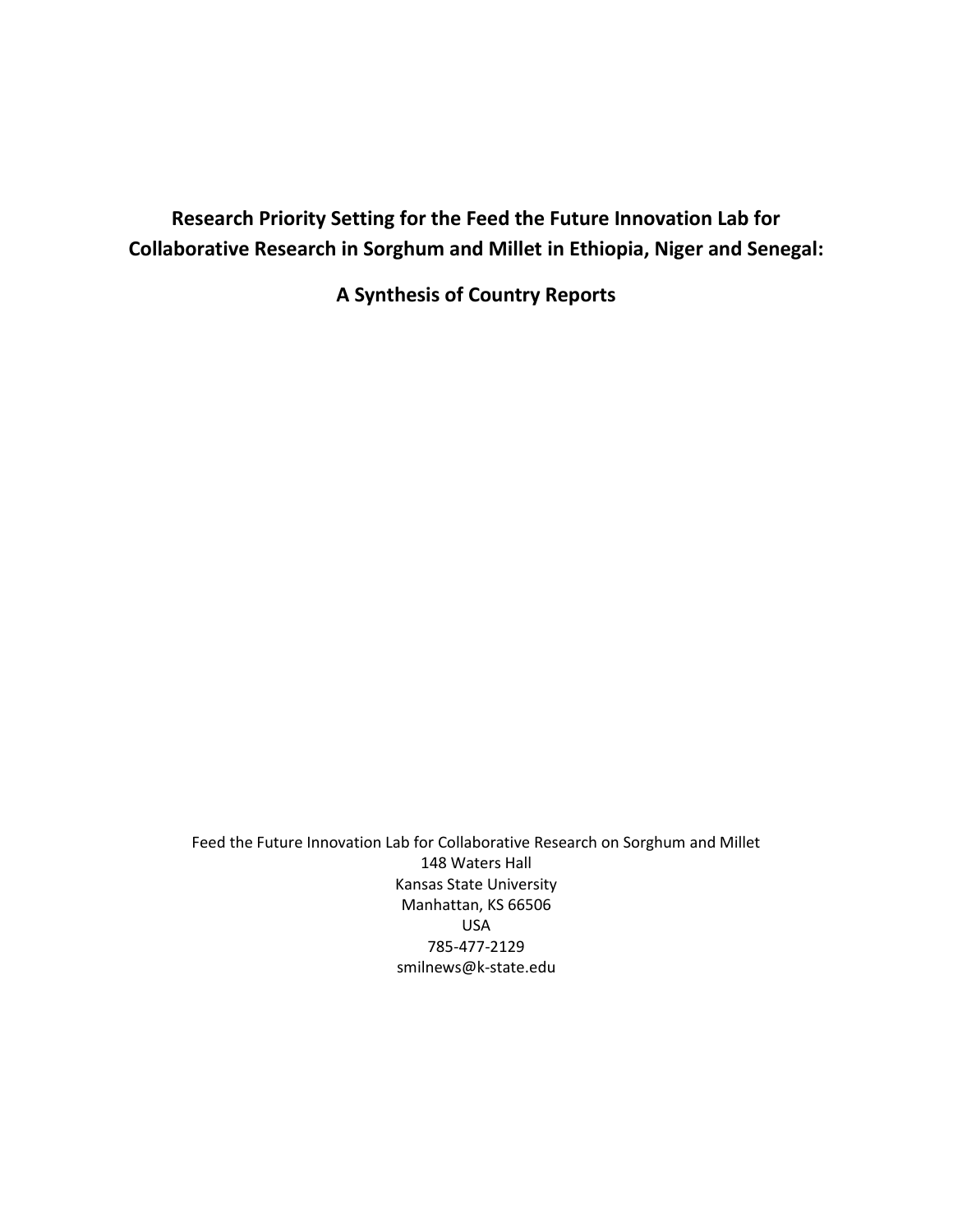# **Contents**

# **List of Tables**

| Table 2. Thematic research areas, interdisciplinary research opportunities and suggested importance of |  |
|--------------------------------------------------------------------------------------------------------|--|
|                                                                                                        |  |
| Table 3. Constraints facing the production and marketing of Pearl millet and sorghum in Niger and      |  |
|                                                                                                        |  |
| Table 4. Weaknesses in human capacity and physical infrastructure of the sorghum research program In   |  |
|                                                                                                        |  |
| Table 5. Weaknesses in human capacity and physical infrastructure of the sorghum and Pearl millet      |  |
|                                                                                                        |  |
| Table 6. Weaknesses in human capacity and physical infrastructure of the sorghum and Pearl millet      |  |
|                                                                                                        |  |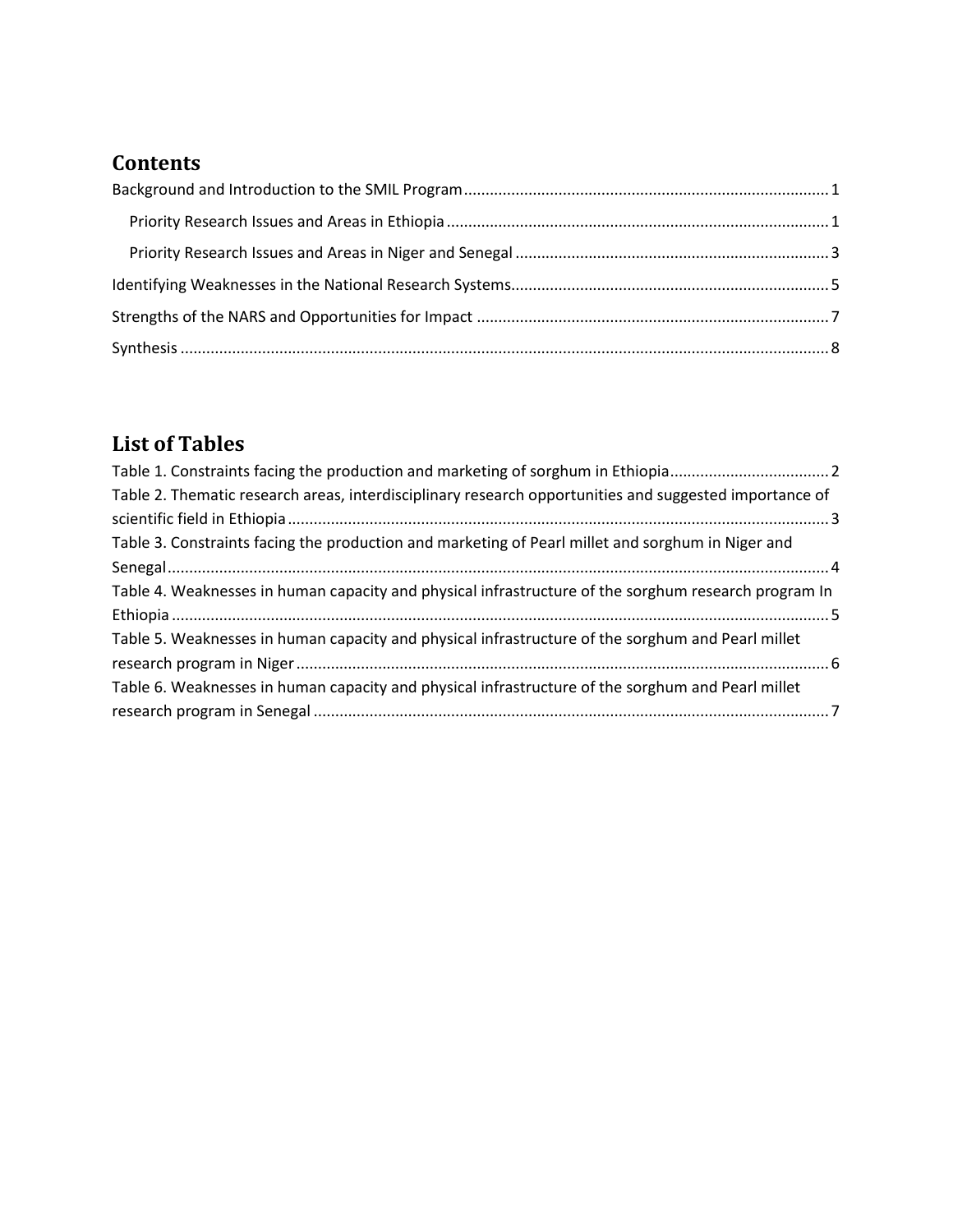## <span id="page-2-0"></span>**Background and Introduction to the SMIL Program**

The Feed the Future Innovation Lab for Collaborative Research on Sorghum and Millet will develop a portfolio of research activities that will respond to the needs of the sorghum and Pearl millet research communities in Ethiopia, Niger and Senegal. To achieve this, input from a broad range of stakeholders was elicited in each of the focus countries on the strategic direction of research investment. Meetings were held in Ethiopia, Niger and Senegal to define the key constraints facing sorghum and Pearl millet value chains. This report describes findings from each of these meetings and the process used to elicit this information. Country-specific reports are available for greater detail but the reports for Senegal and Niger are in French only. These reports are available at [https://smil.k-state.edu/country](https://smil.k-state.edu/country-prioritization)[prioritization.](https://smil.k-state.edu/country-prioritization)

A similar approach was followed in each country. Participants were briefed on the goals and objectives of USAID's Feed the Future (FtF) initiative with explicit attention given to the overall goal of "Sustainably reduce global poverty and hunger" by meeting the objectives of "Inclusive agriculture sector growth" and "improved nutritional status" especially of women and children. They were then presented with the three areas of inquiry defined for the program: 1) Genetic enhancement, 2) Production systems management, and 3) Market development and added-value products research. Cross-cutting issues of gender, nutrition and the environment are also areas of focus.

Research conducted in each of the areas must be interdisciplinary where possible. The combination of activities under these areas of research should be integrated into a program of "demand driven research to enhance food security." In addition to these research areas, Human and Institutional Capacity Development (HICD) are seen as key elements of the future of the Sorghum and Millet Innovation Lab (SMIL).

Several meetings over the past year have focused on defining the key constraints limiting the development of the sorghum and Pearl millet value chains in numerous countries and regions of Sub-Saharan Africa. From September 2-6, 2012 ASARECA and INTSORMIL conducted a workshop to discuss national and regional sorghum research and development areas and important research topics were identified (ASARECA-INTSORMIL 2012). The Bill and Melinda Gates Foundation conducted a "Sorghum and Millets Value Chain Convening" from July 26-27, 2012 (Bill and Melinda Gates Foundation 2012). Other published studies have also attempted to regroup constraints including Waddington et al. (2010). These constraints are reviewed in order to contribute to defining research opportunities for each country.

### <span id="page-2-1"></span>Priority Research Issues and Areas in Ethiopia

Tables 1 present a summary of the constraints identified in several previous studies plus those that were discussed during the research priority setting meetings in Ethiopia in early 2013.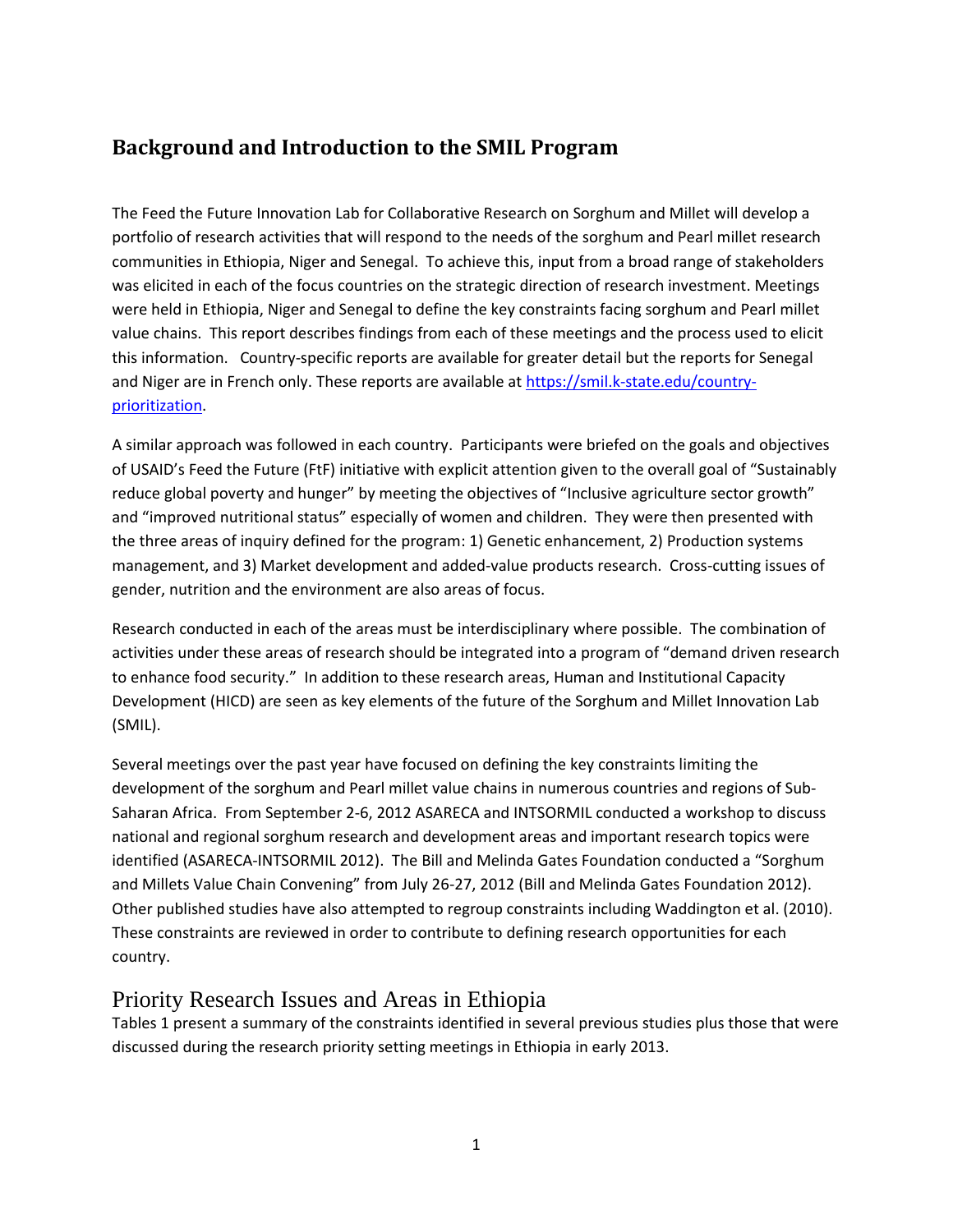## **Table 1. Constraints facing the production and marketing of sorghum in Ethiopia**

<span id="page-3-0"></span>

| <b>Source</b>       | ASARECA-INTSORMIL<br>Regional Sorghum Research and<br>Development Workshop, 2012                                                                  | <b>BMGF</b> Convening,<br>2012                                           | Waddinton et al.,<br>2010: Highland<br>Temperate                                      | Waddinton et al., 2010:<br>Maize Mixed                                                             | Additional issues defined on<br>February 21, 2013 and in<br>"Ethiopian Sorghum Research<br>and Development Strategy"                                                                                                                         |
|---------------------|---------------------------------------------------------------------------------------------------------------------------------------------------|--------------------------------------------------------------------------|---------------------------------------------------------------------------------------|----------------------------------------------------------------------------------------------------|----------------------------------------------------------------------------------------------------------------------------------------------------------------------------------------------------------------------------------------------|
| <b>Abiotic</b>      | Drought tolerance, early<br>maturing cultivars                                                                                                    | Drought                                                                  | Nitrogen deficiency,<br>drought, soil physical<br>degradation, fertility<br>depletion | Soil physical degradation,<br>drought (establishment and<br>grain filling), nitrogen<br>deficiency | Frost/cold tolerance in highlands.<br>regional differences of abiotic<br>constraints                                                                                                                                                         |
| <b>Biotic</b>       | <i>Striga</i> , pests                                                                                                                             | Striga, insect pests,<br>birds                                           | Leaf, stem, panicle<br>pests, weed<br>competition, Striga                             | Weed competition, bird<br>damage                                                                   | Regional differences of biotic<br>constraints, bird damage, diseases<br>(Quelea quelea)                                                                                                                                                      |
| <b>Management</b>   | Mechanization, Integrated pest,<br>soil and water management,                                                                                     |                                                                          | Crop establishment                                                                    |                                                                                                    | Best bet land-use practices,<br>Inadequate package of improved<br>crop management practices                                                                                                                                                  |
| <b>Post harvest</b> | Grain quality, handling, public<br>private partnerships for products                                                                              | Lack of platform for<br>value chain; malting, knowledge<br>feed industry | Inadequate utilization                                                                | Inadequate utilization (post<br>harvest) knowledge                                                 | Varieties with desirable post-<br>harvest and organ<br>leptic traits,<br>other end-use traits,<br>improved storage methods and<br>structures                                                                                                 |
| Socio-economic      | New products, regional<br>integration, value chain<br>integration, adoption constraints, seed system,<br>seed availability, farmer<br>information | Lack of effective<br>informal seed                                       | Inadequate farmer<br>production knowledge                                             | Insufficient access to<br>agricultural information                                                 | Economic evaluation of<br>components, technology transfer,<br>psychology of adoption,<br>transportation and transaction<br>costs limiting trade,<br>discriminatory government<br>policy, no agroprocessing<br>industries, commercial farming |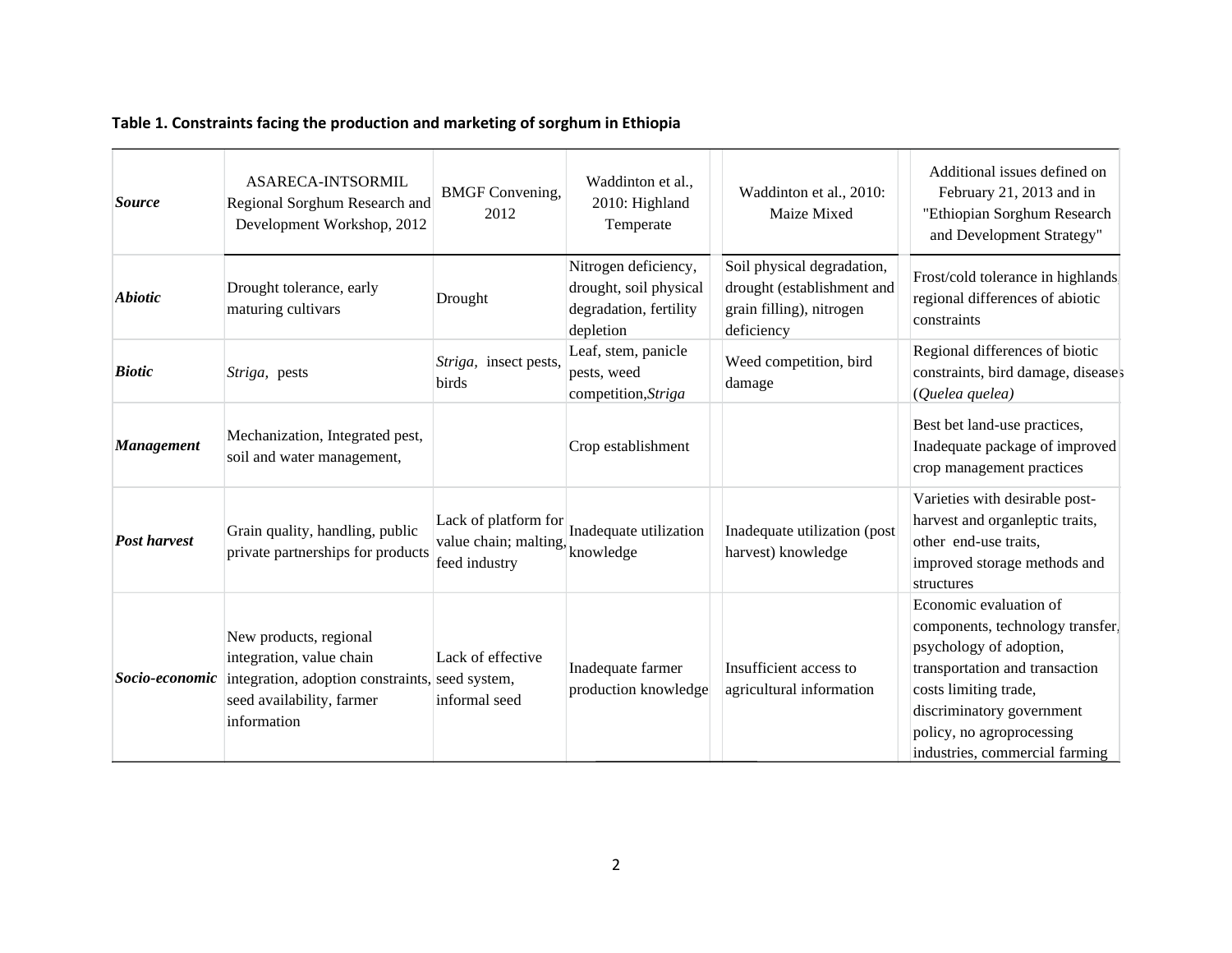In Ethiopia, researchers argued that these constraints should be broken out according by agroecology and regrouped to facilitate discussion. Three research themes were recognized in Ethiopia: 1) Low sorghum productivity in Ethiopia's agroecologies, 2) Utilization and marketing of sorghum, and 3) Technology transfer and seed systems. It was suggested that Theme 1 could be broken down into subareas based upon agroecologies in order to better reflect the differential prevalence of stresses and opportunities specific to each ecology. This reorganization is slightly different than the Areas of Inquiry defined in the RFA and the previous section, but consistent with the research strategy overall. It is only a reorganization of the areas of Inquiry.

Theme 1 concentrates on integrated research on genetic enhancement (Area of Inquiry 1) and production systems management (Area of Inquiry 2) with strong elements of gender and environment (cross-cutting issues). Theme 2 concentrates on integrated research on genetic enhancement in areas of end-use traits (Area of Inquiry 1) and market development and added value products (Area of Inquiry 3) with strong elements of gender and nutrition (cross-cutting issues). Theme 3 integrates all three areas with strong elements of gender, environment and nutrition. Table 2 suggests a qualitative composition of disciplinary fields that are likely to collaborate and the importance of each of these fields in the research themes. The low sorghum productivity theme could be broken down into specific abiotic and biotic constraints and management strategies that limit sorghum productivity.

|                                                                                                                                 | <b>Disciplines</b> |                         |          |              |                 |
|---------------------------------------------------------------------------------------------------------------------------------|--------------------|-------------------------|----------|--------------|-----------------|
| <b>Theme</b>                                                                                                                    | <b>Breeding</b>    | <b>Plant Protection</b> | Agronomy | Food Science | Social Sciences |
| 1. Low sorghum productivity                                                                                                     |                    |                         |          |              |                 |
| 1.a Highland                                                                                                                    | 5                  | 2                       | 5        | 5            |                 |
| 1.b Mid-Altitude                                                                                                                | 5                  | 2                       | 5        | 4            |                 |
| 1.c Dry lowlands                                                                                                                | 5                  |                         | 5        | 4            |                 |
| 1.d Moist lowlands                                                                                                              | 5                  |                         | 5        | 4            |                 |
| 2. Utilization and Marketing                                                                                                    | 5                  | 3                       |          |              |                 |
| 3. Technology Transfer and Seed Systems                                                                                         | 4                  | 3                       | 3        | 3            |                 |
| Notes: Scale: 5=Essential, 4=Very important, 3=Strongly important, 2=Moderately important, 1=limited role, 0=nonessential       |                    |                         |          |              |                 |
| Breeding includes additional fields such as physiology, genetics and biotechnology etc.                                         |                    |                         |          |              |                 |
| Plant protection includes fields such as plant pathology, entomology, weed science and nematology etc.                          |                    |                         |          |              |                 |
| Agronomy includes fields such as agronomy, soil science, cropping systems, climate, hydrology, natural resource management etc. |                    |                         |          |              |                 |
| Food science includes food scientists, nutritionists, grain scientists, post-harvest specialists etc.                           |                    |                         |          |              |                 |
| Social sciences include agricultural economists, sociologists, anthropologists, agribusiness etc.                               |                    |                         |          |              |                 |

#### <span id="page-4-1"></span>**Table 2. Thematic research areas, interdisciplinary research opportunities and suggested importance of scientific field in Ethiopia**

## <span id="page-4-0"></span>Priority Research Issues and Areas in Niger and Senegal

In Niger and Senegal, both Pearl millet and sorghum research areas were discussed. Overall many of the same production constraints and areas of research were common to both crops with the exception of some biotic constraints, post-harvest, market and product issues. Table 3 presents a summary of the constraints facing the Pearl millet and sorghum value chains in the two countries.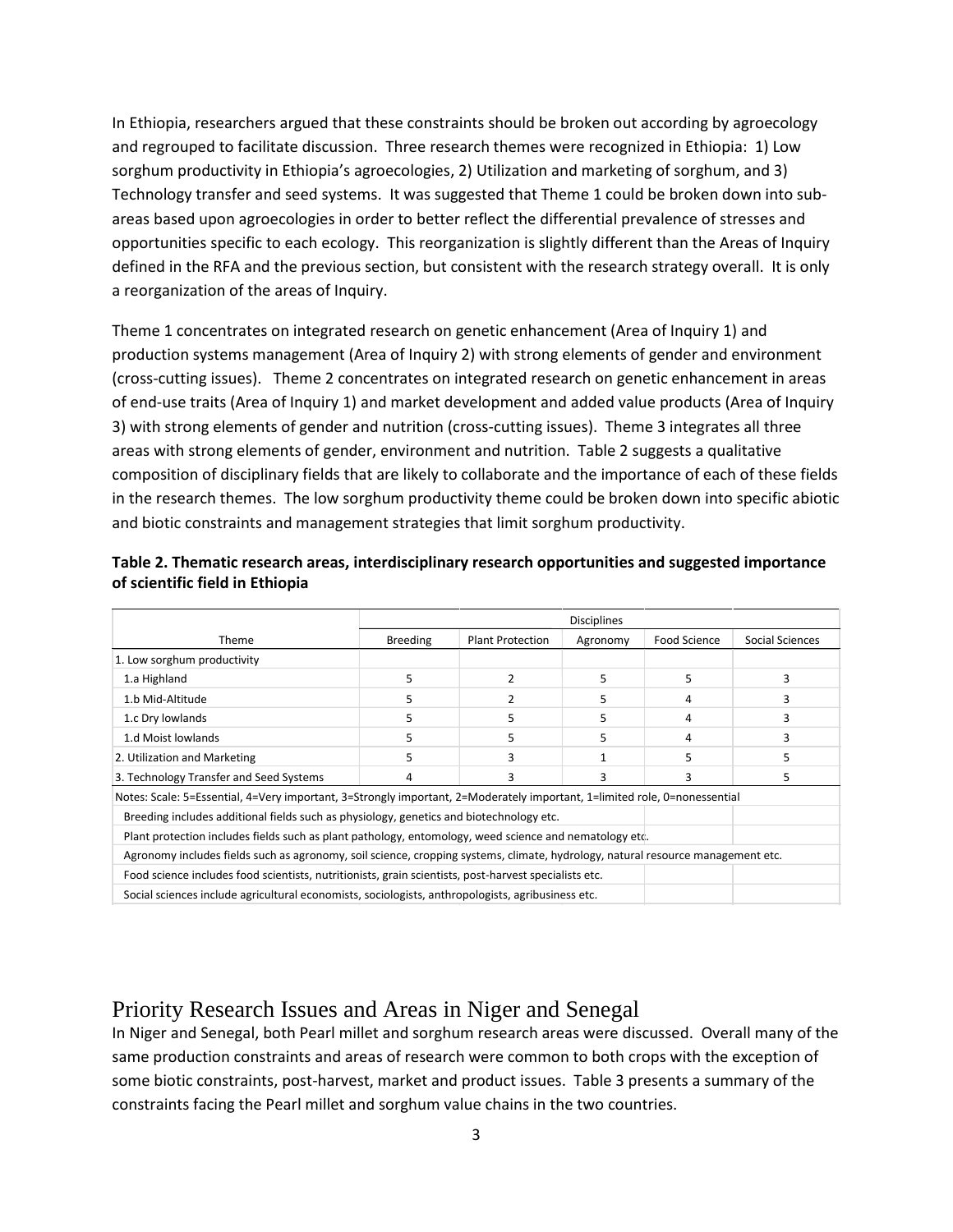<span id="page-5-0"></span>**Table 3. Constraints facing the production and marketing of Pearl millet and sorghum in Niger and Senegal**

|                   | Sahel                                                                                                                              | Niger                                                                                                                                                                                                                                                                                            |                                                                                                                                                                                                                     | Senegal                                                                                                                                                                                                                      |                                                                                                                                                                                                                              |  |
|-------------------|------------------------------------------------------------------------------------------------------------------------------------|--------------------------------------------------------------------------------------------------------------------------------------------------------------------------------------------------------------------------------------------------------------------------------------------------|---------------------------------------------------------------------------------------------------------------------------------------------------------------------------------------------------------------------|------------------------------------------------------------------------------------------------------------------------------------------------------------------------------------------------------------------------------|------------------------------------------------------------------------------------------------------------------------------------------------------------------------------------------------------------------------------|--|
|                   | Waddington et al. (2010)                                                                                                           | Country consultation                                                                                                                                                                                                                                                                             |                                                                                                                                                                                                                     | Country consultation                                                                                                                                                                                                         |                                                                                                                                                                                                                              |  |
| Source            | Sorghum Constraints                                                                                                                | Sorghum Constraints                                                                                                                                                                                                                                                                              | Pearl millet Constraints                                                                                                                                                                                            | Sorghum Constraints                                                                                                                                                                                                          | Pearl millet Constraints                                                                                                                                                                                                     |  |
| Abiotic           | Drought, dry spells<br>during development and<br>grain filling, nitrogen<br>deficiency                                             | Low soil fertility, P<br>deficiency, erratic<br>rainfall, high<br>temperature, flooding,<br>wind, GxE interactions                                                                                                                                                                               | Low soil fertility, P<br>deficiency, erratic<br>rainfall (drought and<br>flood), G x E interactions                                                                                                                 | drought tolerance, heat<br>tolerance                                                                                                                                                                                         | Phosphorous deficiency, Phosphorous deficiency,<br>drought tolerance, heat<br>tolerance                                                                                                                                      |  |
| <b>Biotic</b>     | Striga                                                                                                                             | Grain mold, Striga, low<br>productivity cultivars,<br>midge, mildew, long<br>smut, shoot fly, stem<br>borer, rodents                                                                                                                                                                             | Striga stem borer, head<br>miner (worm), Downy<br>mildew, mold, rodents                                                                                                                                             | Sorghum midge, head<br>smut                                                                                                                                                                                                  | Downy mildew, head<br>miners,                                                                                                                                                                                                |  |
| <b>Management</b> | Inadequate fertilizer use<br>and management,<br>variable planting times,<br>unsuitable plant<br>population density, bird<br>damage | Moisture conserving<br>cropping systems, soil<br>fertility management,<br>technology packages,<br>weak extension<br>education,                                                                                                                                                                   | Moisture conserving<br>cropping systems, soil<br>fertility management<br>packages, mechanization                                                                                                                    | Water harvesting,<br>Irrigation, seed density,<br>crop rotations,<br>intercropping, soil x G<br>interactions, fertilizer<br>recommendations                                                                                  | Water harvesting,<br>Irrigation, seed density,<br>crop rotations,<br>intercropping, soil x G<br>interactions, fertilizer<br>recommendations                                                                                  |  |
| Post harvest      | Inadequate utilization<br>knowledge                                                                                                | Desirable (white) seed<br>color, seed and grain<br>storage, grain quality,<br>tuwo quality, storage<br>infrastructure, forage<br>end-use, feed grains,<br>"dense feeds", price<br>risk, storage pests                                                                                            | High level of impurities,<br>low uniformity, low<br>processing capacity, low<br>shelf life for sorghum<br>and millet flour, Zn and<br>Fe content, storage<br>pests, price risk, storage<br>pests including rodents  | Local storage options,<br>post harvest pest<br>control, milling and<br>processing equipment,<br>packaging and product<br>marketing                                                                                           | Local storage options,<br>post harvest pest<br>control, milling and<br>processing equipment,<br>packaging and product<br>marketing                                                                                           |  |
|                   | Difficult formal market<br>Socio-economic access, fertilizer<br>expensive                                                          | Markets for sorghum<br>(brewery, poultry feed,<br>forage), seed and other<br>input availability, low<br>adoption rates of<br>technology, extension,<br>weak understanding of<br>value chain, farmer<br>empowerment, risk<br>management, business<br>incubation platform,<br>consumer preferences | Availability of improved<br>seed and other<br>production inputs, value<br>chain organization, rural<br>grain processing<br>technology, risk<br>management, business<br>incubation platform,<br>consumer preferences | Seed and Input supply,<br>risk management,<br>government subsidies,<br>insurance, marketing<br>consumer preferences,<br>entrepreneurial skills,<br>farmer cooperatives,<br>local grain processing,<br>outreach and extension | Seed and Input supply,<br>risk management,<br>government subsidies,<br>insurance, marketing<br>consumer preferences,<br>entrepreneurial skills,<br>farmer cooperatives,<br>local grain processing,<br>outreach and extension |  |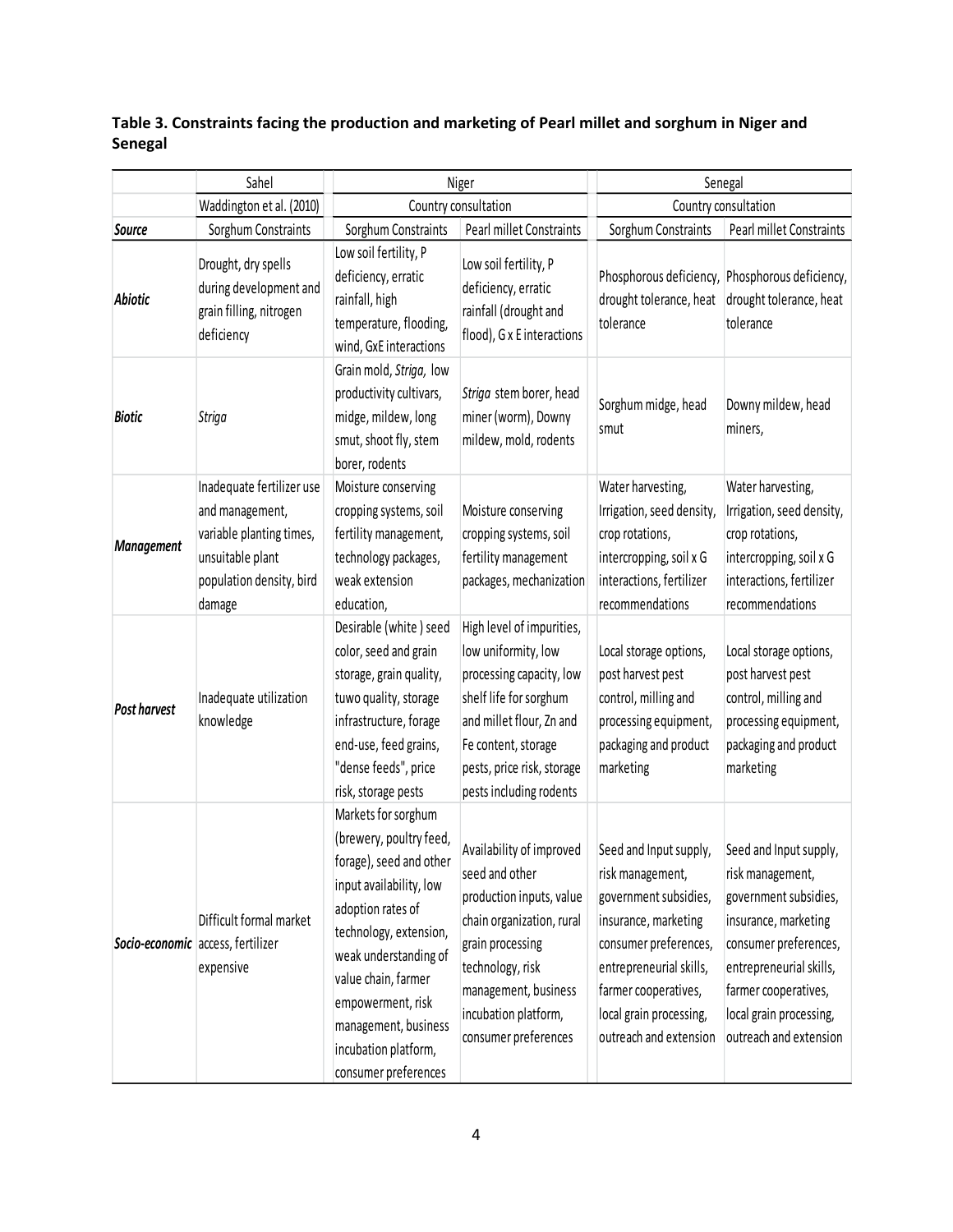## <span id="page-6-0"></span>**Identifying Weaknesses in the National Research Systems**

Each nation conducted an analysis of the strengths and weaknesses of their research capacities in sorghum and Pearl millet. Participants indicated that the system has significant human resource limitations that could be addressed through the SMIL program. These human resource needs and their importance are described in Table 4 for Ethiopia, Table 5 for Niger and Table 6 for Senegal.

These tables help to illustrate that there are numerous impediments to achieving the desired results of each of the three thematic areas and these impediments are found both in the human capacity to undertake research and the supporting institutional infrastructure. For example, Theme 1 in Ethiopia requires human resources in the area of breeding, plant protection and agronomy yet human resource needs are the highest in the breeding area. The weakness assessment also indicates that there is a lack of important infrastructure to conduct research in plant breeding and pathology due to a lack of greenhouses, irrigation and disposable supplies. Limitations in human resources for plant protection and agronomic research also effect research productivity. The lack of food scientists and limited resources available for breeding for specific end-use traits is an identified constraint in Ethiopia. Lack of social scientists, important in each of the themes, may limit progress in all themes. Economists are required to evaluate the value of strategies to increase economic productivity of new crop and resource management technologies, sociologists or economist to evaluate the gender impacts of technologies and marketing strategies. Other weaknesses were noted (described in Appendix 1 for Ethiopia) of which only a limited number could possibly be addressed through the SMIL research program.

| Human Capacity Weaknesses          | Physical Infranstructure Weaknesses                          |
|------------------------------------|--------------------------------------------------------------|
| Breeding (6)                       | Crop improvement and molecular tools/crossing facilities (5) |
| Physiology (3)                     | Greenhouse (4)                                               |
| Genetics (2)                       | Supplies, chemicals (lab and field) (3)                      |
| Pathology (3)                      | Field vehicles (2)                                           |
| Plant protection                   | Cold room (2)                                                |
| Entomology                         | Irrigation (2)                                               |
| Agronomy (2)                       | Journals, electronic documents (2)                           |
| Natural resource management        | Laboratory equipment                                         |
| Food science (3)                   | Computing facilities                                         |
| Social sciences (3)                |                                                              |
| Business development               |                                                              |
| Extension (2)                      |                                                              |
| <b>Biometrics</b>                  |                                                              |
| Workshop facilitation              |                                                              |
| Research & admin support staff (2) |                                                              |

#### <span id="page-6-1"></span>**Table 4. Weaknesses in human capacity and physical infrastructure of the sorghum research program In Ethiopia**

Note: Number in parentheses indicates the number of times participants cited an area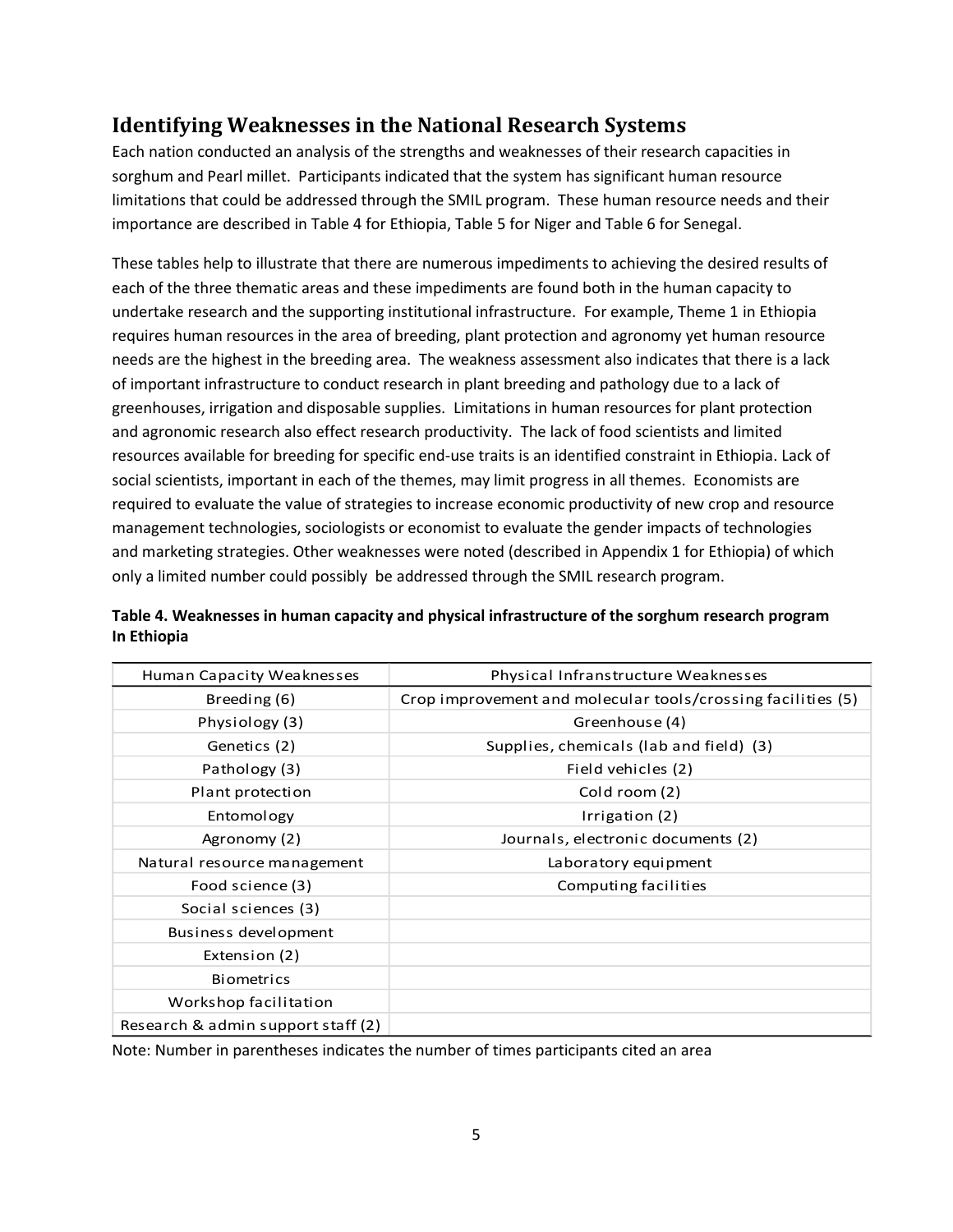Table 5 presents a summary of the human capacity and infrastructure constraints identified during the priority setting workshops. Several of the constraints on human capacity do not indicate that the skills are absent from the national program. This will require additional development, for example, higher degree training at the Ph.D. level from a M.S. level or an equivalent degree. It was also emphasized that several of the researchers in the Nigerien system are nearing retirement age and this will create a constraint in the future if replacements are not trained.

<span id="page-7-0"></span>

| Table 5. Weaknesses in human capacity and physical infrastructure of the sorghum and Pearl millet |  |
|---------------------------------------------------------------------------------------------------|--|
| research program in Niger                                                                         |  |

| <b>Human Capacity Weaknesses</b> | Physical Infrastructure Weaknesses                  |
|----------------------------------|-----------------------------------------------------|
| <b>Applied Economics</b>         | Biotechnology laboratory and supplies               |
| <b>Biometrics</b>                | Computing hardware                                  |
| Climatology and climate science  | Irrigation systems for breeding and seed production |
| Communication and Outreach       | Soil science equipment                              |
| Food science                     | Pathology screening equipment and supplies          |
| GIS                              |                                                     |
| <b>IPM</b>                       |                                                     |
| Mechanization                    |                                                     |
| Pathology                        |                                                     |
| Physiology                       |                                                     |
| Seed Technology                  |                                                     |
| Sociology                        |                                                     |
| Soil Science                     |                                                     |

Table 6 presents the results of the needs assessment in Senegal. The results from this assessment are largely consistent with those conducted in Ethiopia and Niger. Again, it was emphasized that there is an overall aging of the scientific staff and several are nearing the official retirement age. It was also emphasized that there are several needs for training technical support staff that do not require longterm degree training but rather short courses.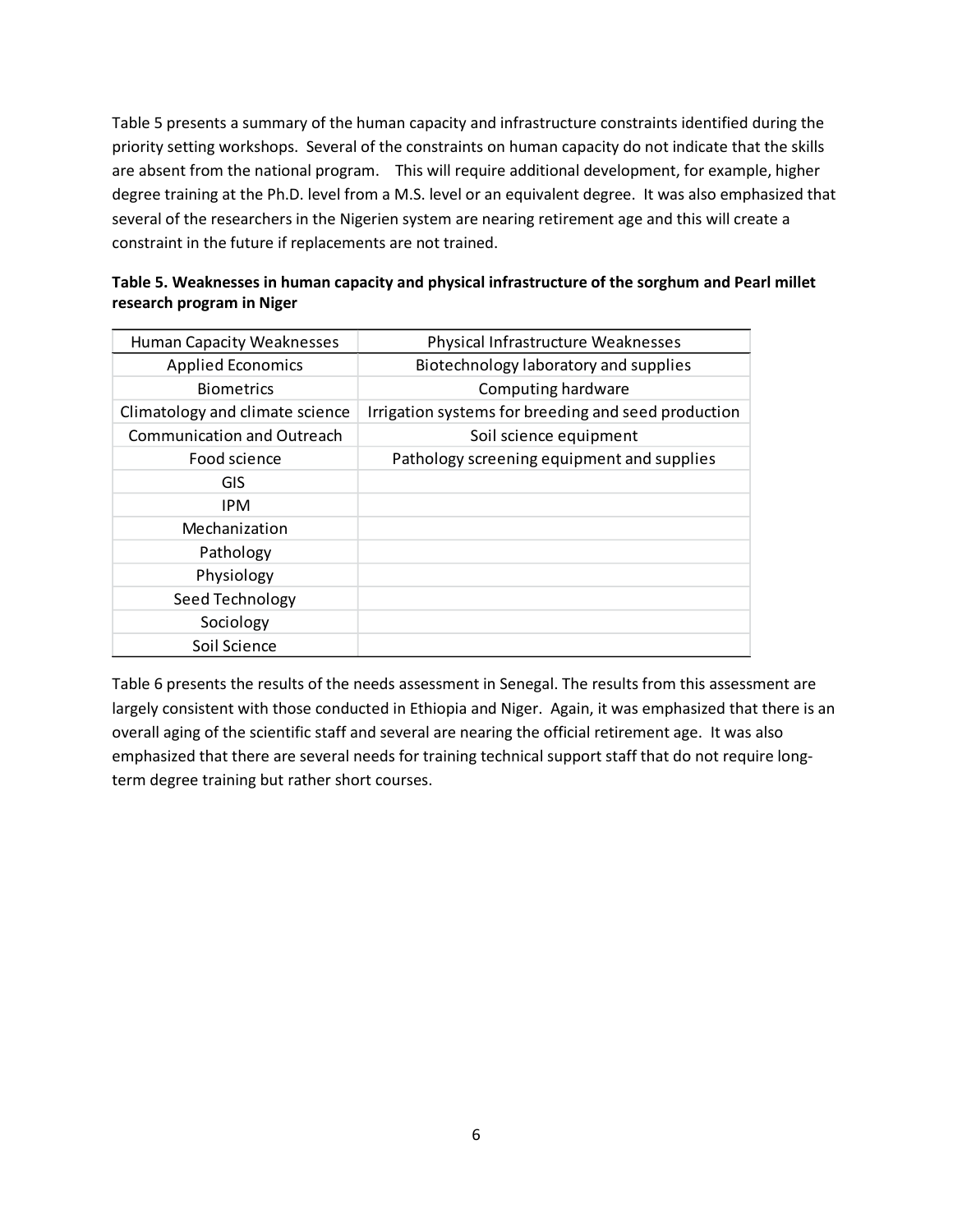<span id="page-8-1"></span>**Table 6. Weaknesses in human capacity and physical infrastructure of the sorghum and Pearl millet research program in Senegal**

| <b>Human Capacity Weaknesses</b> | Physical Infrastructure Weaknesses           |
|----------------------------------|----------------------------------------------|
| Aging of most researchers        | Food technology                              |
| Food safety                      | Gene bank for sorghum and millet             |
| Food science                     | Information systems                          |
| Food technology and processing   | Laboratories and workshops for mechanization |
| Marketing                        | Sensory analysis laboratory                  |
| Mechanization                    | Storage                                      |
| Molecular biology                |                                              |
| Nutrition                        |                                              |
| Pathology                        |                                              |
| Post harvest and Storage         |                                              |
| Sensory analysis                 |                                              |
| Social Science                   |                                              |
| Soil Science                     |                                              |
| Technical support staff          |                                              |
| Technology transfer              |                                              |
| Weed science                     |                                              |

## <span id="page-8-0"></span>**Strengths of the NARS and Opportunities for Impact**

All national programs expressed limitations but they also identified strengths that collaborative research can build upon. All participants agreed that there are substantial strengths in the Ethiopian NARS for sorghum. These strengths can be described as a strong national program with excellent research coordination, a long-term history of successful research management, a well-established network of research organization and good government support for operations. Researchers are dedicated. Participants note that there is strong demand for research products because of the national and regional demand for sorghum. Diverse sorghum genetic resources provide a foundation to develop new varieties and the diverse agroecologies are a potential laboratory to generate scientific advances that may spillover to other nations with similar conditions.

In Niger, several strengths can be combined with SMIL projects including access to nearly 90% of the genetic diversity of Pearl millet, a long history of experience in sorghum and millet research and a large collection of improved sorghum varieties including an advanced hybridization program. Over 1,139 Pearl millet cultivars have been morphologically characterized by Institut National de la Recherche Agronomique du Niger (INRAN) There exist business incubation centers for sorghum and Pearl millet that includes processors working in collaboration with research on new products and small-scale transformation technologies that are adapted for non-urban environments. The private sector is also interested in collaborating on seed multiplication.

In Senegal, the private sector is actively engaged with research to improve grain handling, processing and the development of new food products, especially in collaboration with ITA. Capacity to conduct